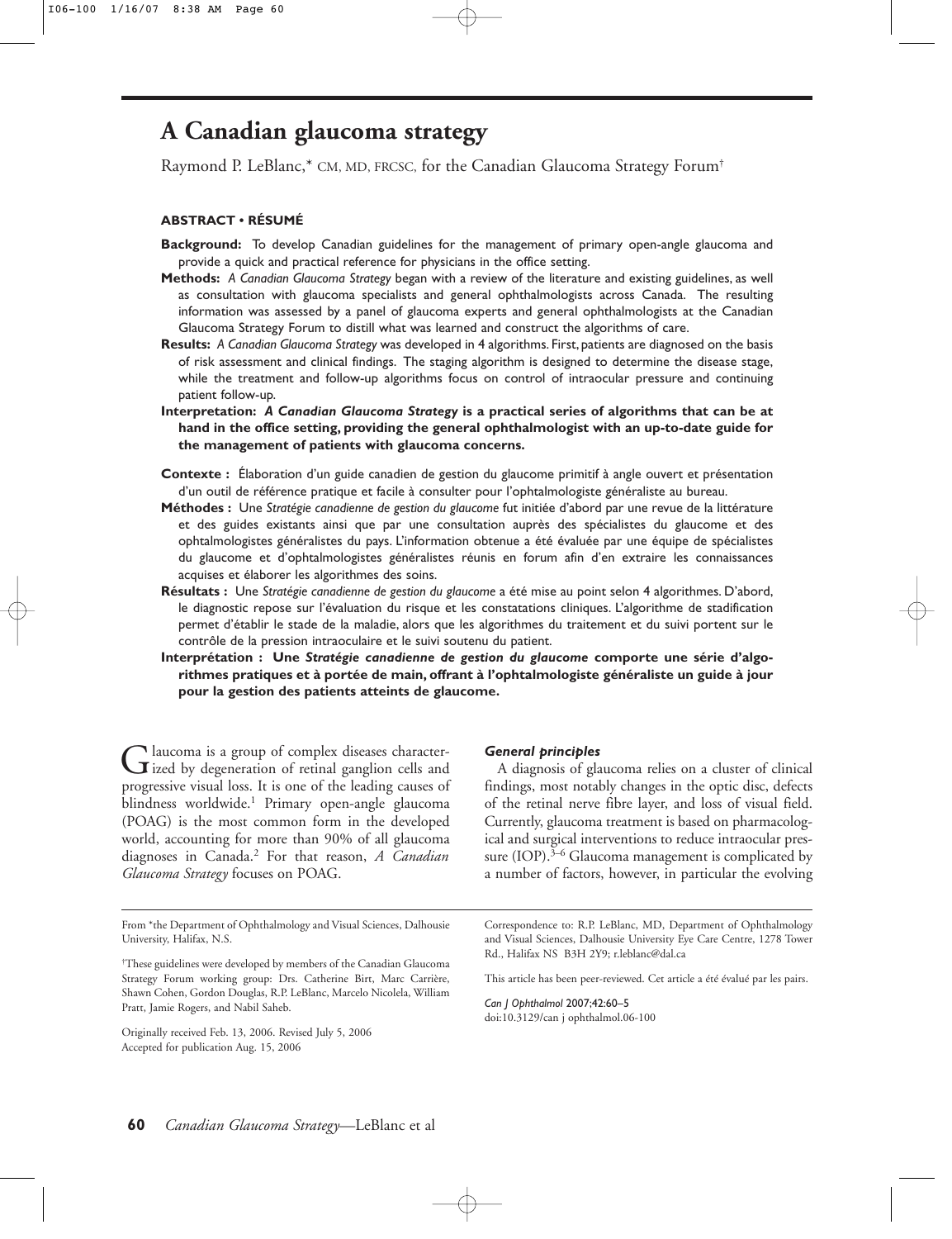## nature of the disease, which makes it necessary for physicians to periodically readjust their clinical approach as disease patterns and progression rates change over the patient's lifetime. Glaucoma management in Canada is further characterized by several other factors:

- lack of comprehensive Canadian guidelines
- a wide variety of treatment options
- the (often unmet) need for early referral
- uneven distribution of ophthalmologic services
- uneven availability of technology
- lack of reimbursement for key technologies
- multiple entry points for specialist referral, including optometrists and family physicians

For these reasons, a universal glaucoma management strategy that attempts to cover all possible clinical situations is likely to be unworkable and of limited use to clinicians in practice. Management strategies that are most useful for this complex, ever-changing disease are those that assist clinical judgment, not replace it, and are simple, brief, and applicable in real-life clinical situations.

#### *Canadian clinical practice: current perspectives*

Management of POAG in Canada currently relies on physician experience and on evidence-based literature. The results of key randomized clinical trials published over the past several years demonstrate that lowering IOP is an effective treatment for POAG at different stages of the disease spectrum<sup>7-11</sup> and is associated with slower progression or arrest of the disease.

In addition, several valuable guidelines have been published worldwide to help physicians deliver glaucoma care, although the length and format of these documents limit their usefulness as bedside references.3–6 In Canada, one consensus publication, Canadian perspectives in glaucoma management: setting target intraocular pressure range, offers a logical approach to IOP reduction in relation to the severity of the disease and is frequently consulted by Canadian ophthalmologists.<sup>4</sup> Nonetheless, there remains a need for more complete guidelines that encompass all aspects of glaucoma management and yet are concise, easy-to-use, and practical as a quick reference guide. *A Canadian Glaucoma Strategy* was designed to provide a practical clinical tool to Canadian ophthalmologists for improving the quality of glaucoma care.

## *Development of* **A Canadian Glaucoma Strategy**

*A Canadian Glaucoma Strategy* was developed by a forum of Canadian glaucoma specialists and general ophthalmologists who initially met in November 2004 in Montreal. The strategy is based on clinical trial data and the recommendations of international guidelines developed by the American Academy of Ophthalmology,<sup>3</sup> the European Glaucoma Society,<sup>5</sup> the Japan Glaucoma Society, $^6$  and Damji et al. $^4$ 

After review of this literature, the panel followed a consensus model for development of practical algorithms to aid in the management of glaucoma suspects and glaucoma patients.

#### **RESULTS**

The strategy is presented as a series of algorithms for open-angle glaucoma (OAG) management in Canada and is designed to be

- evidence-based
- simple and easy to follow
- practical to apply
- easily adaptable into clinical management tools

The 4 algorithms developed (diagnosis, staging, treatment, and follow-up) are presented here in sequence.

#### *1. Diagnosis*

The diagnosis algorithm for *A Canadian Glaucoma Strategy* is shown in Fig. 1. This algorithm takes into consideration the factors involved in assessing a patient for whom there is a glaucoma concern.

As in most clinical situations, diagnosis of glaucoma is based on both a cluster of clinical findings gained through physical examination and a risk assessment of the likelihood of the patient having (or developing) the disease.

*A Canadian Glaucoma Strategy* does not include a formal model of risk assessment, which is left to the clinician's judgment. Risk assessment begins with a detailed medical history, including the reason for the referral and the chief complaint. Special attention should be paid to a history of pulmonary disease, drug allergies, migraine, cold hands, Raynaud's syndrome,<sup>12</sup> neurological diseases, and blood loss.<sup>5</sup> Glaucoma, eye trauma, eye inflammation, and steroid use $13-16$  should be noted in the ocular history.<sup>5</sup> Other OAG risk factors to take into account include the following factors:

- elevated IOP17–22
- $\text{age}^{18-21,23}$
- $\bullet$  thin central corneal thickness<sup>9,11</sup>
- family history of glaucoma (in first degree relatives)<sup>18,19,23-25</sup>
- African ancestry<sup>26-28</sup>
- Severe myopia<sup>18</sup>
- cardiovascular risk factors<sup>18,28,29</sup>
- eye trauma $30$

Each patient requires a complete eye examination.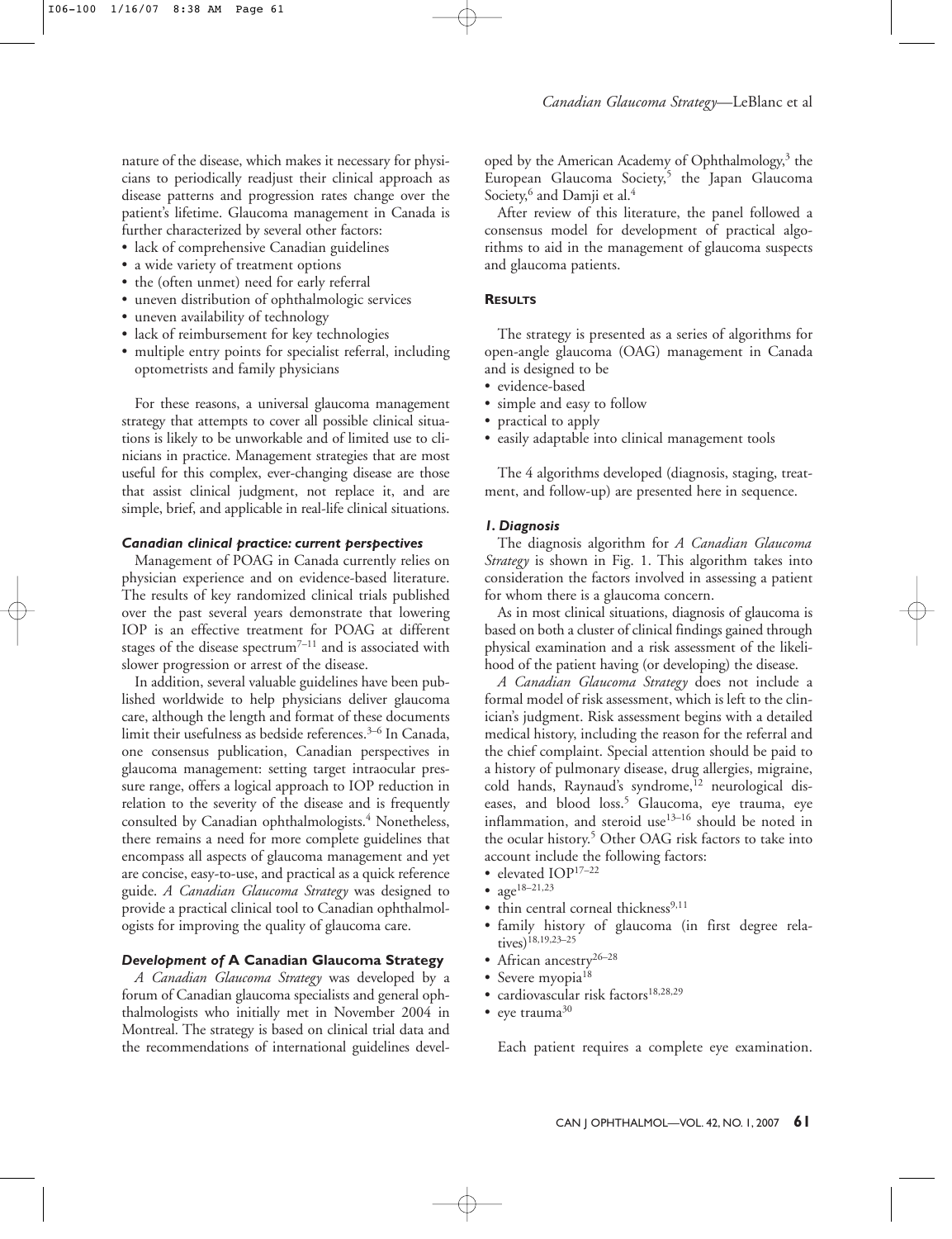Clinicians should look for signs of glaucomatous damage such as nerve fibre layer defects, $31$  increased vertical cup-to-disc ratio (relative to disc size),  $9,11,19$ peripapillary atrophy,<sup>31</sup> presence of optic disc haemorrhage, and other signs of optic nerve atrophy. Because not all optic nerve atrophy is due to glaucoma, however, other sources of optic neuropathies should also be considered. Pseudoglaucomatous cupping due to a large physiologic cup, giant cell arteritis, ischemic optic neuropathy, and compressive lesions can mimic glaucomatous optic atrophy. Optic disc pit or coloboma, an ischemic event, and a tilted or myopic disc can also mimic glaucomatous damage. This nonglaucomatous disc damage, along with the myriad of often interrelated OAG risk factors, can make diagnosis difficult. Imaging of the optic nerve and nerve fibre layer with photography or other automated devices is appropriate,



Fig. 1—Algorithm 1 outlines the necessary steps for diagnosis of a patient for whom there is reason to be concerned about the presence of glaucoma.

as it may help in the diagnosis and is a promising technology to monitor progression.

After progressing through algorithm 1, the physician should have a working diagnosis: the patient either (1) does not have glaucoma (a normal eye or damage unrelated to glaucoma), (2) is a glaucoma suspect (in which case the physician should progress to algorithm 2A: staging), or (3) has glaucoma (requiring progression to algorithm 2B: staging). For glaucoma suspects, repeated visits over months or years may be necessary to establish a diagnosis and appropriate follow-up.

## *2. Staging*

Once the physician has a working diagnosis, a disease stage is assigned. The two distinct staging algorithms are shown in Fig. 2A and 2B, outlining the procedures for glaucoma suspects and glaucoma patients, respectively.

After algorithm 2A, the physician performs risk evaluation on glaucoma suspects to determine whether treatment should be initiated (in which case they should progress to algorithm 3) or if more monitoring is appropriate.

Algorithm 2B guides physicians to categorize OAG eyes as being at an early, moderate, or advanced stage. The definitions of the disease state are based on the previously published Canadian guidelines.<sup>4</sup> All patients then proceed to algorithm 3: treatment (Fig. 3).

## *3.Treatment*

The treatment algorithm guides the physician through a treatment strategy that reflects real-life clinical experience. The central elements of algorithm 3 are the response to treatment (IOP) and a time-sensitive "anxiety filter" that encapsulates the physician's concerns about a patient. This filter permits the ongoing reassessment of optimal patient response by considering factors such as disease stage, compliance, and life expectancy, as well as factors that directly impact the quality of the patient's life such as side effects, medication costs, availability of health insurance, discomfort, and visual disability.

Once treatment is initiated, the patient either responds (+ve) or does not respond (–ve) adequately. The Ocular Hypertension Treatment Study (OHTS)<sup>11</sup> and the Collaborative Normal-Tension Glaucoma Study<sup>9</sup> suggest that reductions of 20% or 30%, respectively, in baseline IOP can slow the progression of glaucomatous damage. Accordingly, these responses have been used as treatment goals in these as in other glaucoma management guidelines.<sup>3-6</sup>

The treatment goal is to achieve and maintain target IOP. Target IOP has been defined as either the upper limit of a stable range of IOPs that are unlikely to cause further optic nerve damage<sup>3</sup> or the mean IOP obtained with treat-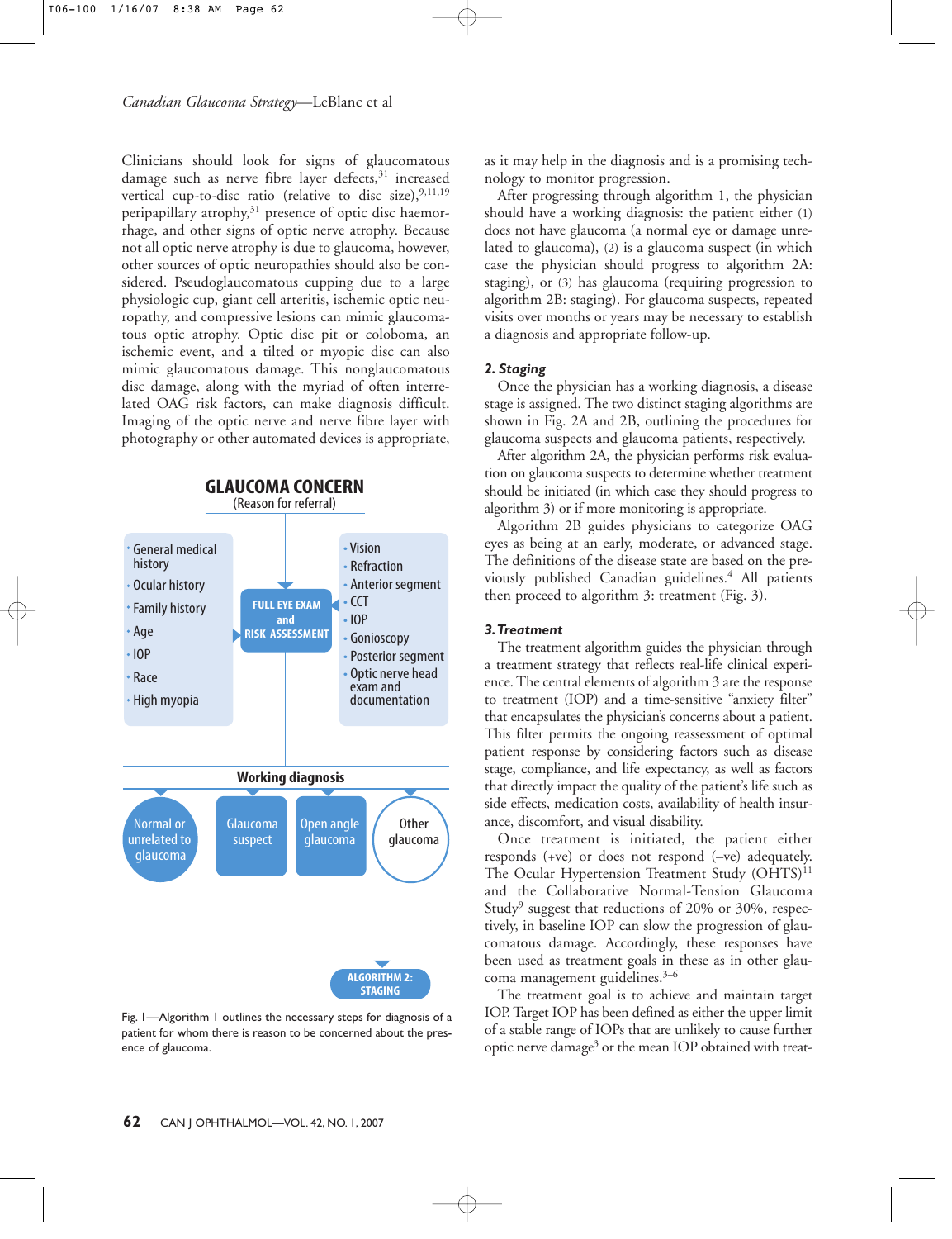ment that prevents further glaucomatous damage.<sup>5</sup> Target IOPs are unique for each patient (in fact, for each eye) and are based on several patient factors including disease stage and baseline IOP.<sup>4</sup> There are several advantages to setting a target IOP or range.<sup>4</sup> It provides a measurable therapeutic goal that is shared with the patient, thus involving the patient in his or her glaucoma management, it standardizes IOP control strategies among ophthalmologists, and it allows each eye to be treated separately. It should be noted that this algorithm is not intended to provide detailed recommendations for treatment itself. Rather, it provides a framework for decision-making when managing this multi-facetted, chronic disease.

#### *4. Follow-up*

Follow-up (Fig. 4) provides broad guidelines for patients with stable IOP and summarizes the underlying considerations in the long-term management of the glaucoma patient.

The right side of the lower half of the algorithm presents visit frequency when target pressures are met and sustained. Continuous reassessment is the hallmark of good glaucoma management. Patients with moderate or advanced disease need more attention, more resources, and more frequent observations. As noted in the upper half of Fig. 4, each reassessment should determine the efficacy and safety of treatment. If efficacy and safety are not satisfactory, the physician should return to algorithm 3 and a new target IOP or a medication change may be needed. If patient response is satisfactory, the follow-up schedule is continued.

The left side of the lower half of algorithm 4 presents target IOP. Clinical experience suggests that more aggressive IOP control is needed in more advanced disease states. The OHTS suggests that patients without detectable glaucomatous damage benefit from IOPs that are lower than 25 mm Hg.<sup>11</sup> For benefits in more advanced patients, the Advanced Glaucoma Intervention



Fig. 2—These algorithms outline the process of staging for patients who are glaucoma suspects (2A) or have a diagnosis of glaucoma (2B).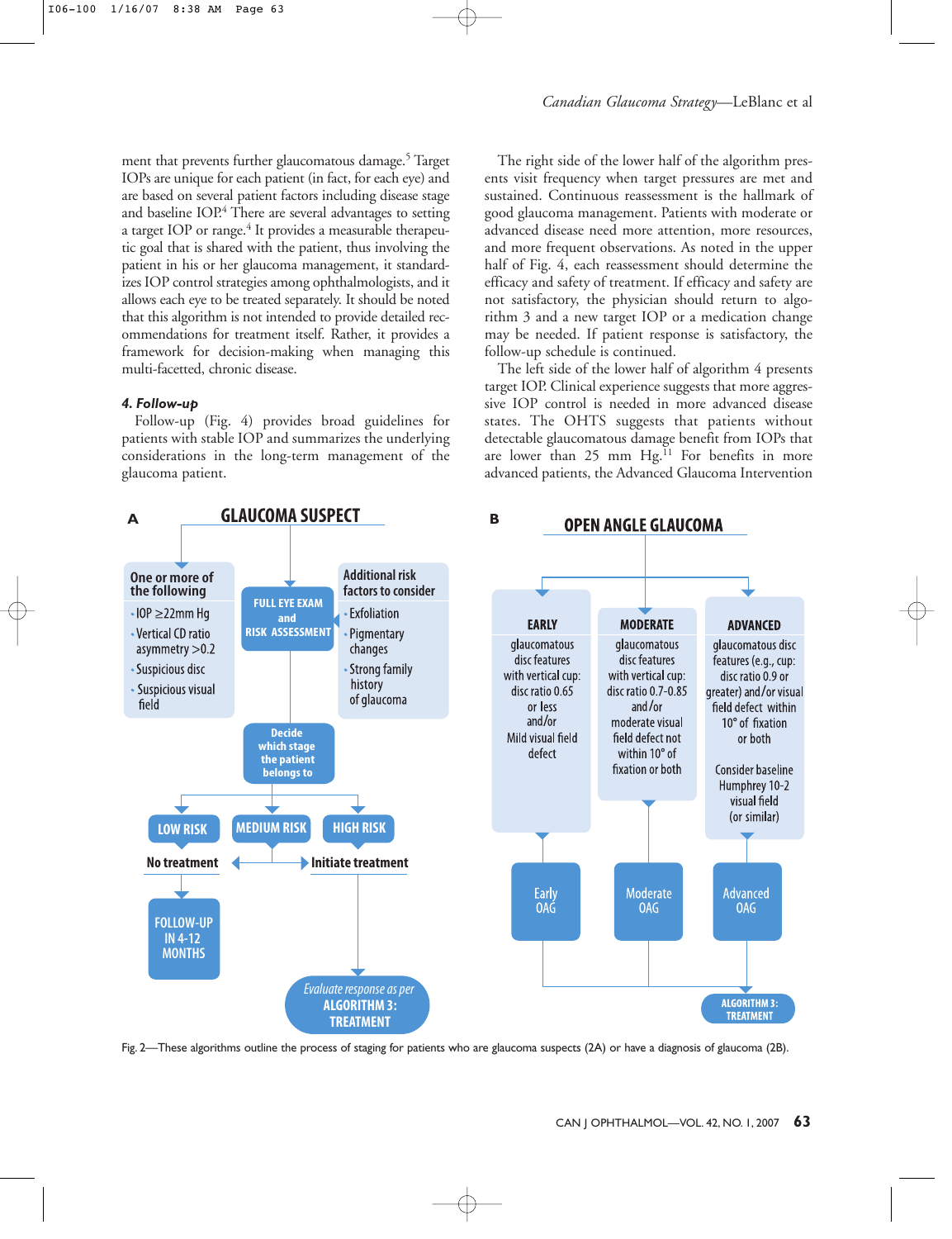Study suggests IOPs should be consistently lower than 18 mm Hg,<sup>7</sup> while two other studies suggest IOPs lower than 15 mm Hg are appropriate for patients with severe glaucoma (near-total cupping with split fixation).32,33

#### **INTERPRETATION**

*A Canadian Glaucoma Strategy* was created to provide a practical, everyday aid to glaucoma patient care. Several useful glaucoma management guidelines have been published that provide more comprehensive coverage of glaucoma and its treatment strategies $3-6$  and the strategy is not a substitute for these extensive references and other textbooks.

Progression through each algorithm in *A Canadian*

**TREATMENT INITIATED**

*Glaucoma Strategy* is based on appropriate patient classification. The challenge of glaucoma management is to properly classify the patient throughout the management process so that the appropriate cadence of care is followed. Meeting this challenge will improve the treatment outcome.

When support personnel are made aware of the patient's disease state, and its implications for ongoing management, the whole team can work together more effectively to support and manage each patient. Sharing these algorithms with support staff in individual practices can improve the understanding of care priorities and thus the quality of care offered to the patient.

This initiative was supported by an unrestricted educational grant from Pfizer Canada Inc. Over the past two years, Dr. LeBlanc has acted as a lecturer for CPD programs sponsored by Pfizer, as well as participating as a member of both national and international advisory boards.



Fig. 3—Algorithm 3 outlines the rationale underpinning the treatment of glaucoma, based on patient's response to treatment and the stability of the disease.

Fig. 4—Algorithm 4 outlines a strategy for the follow-up and monitoring of glaucoma patients.